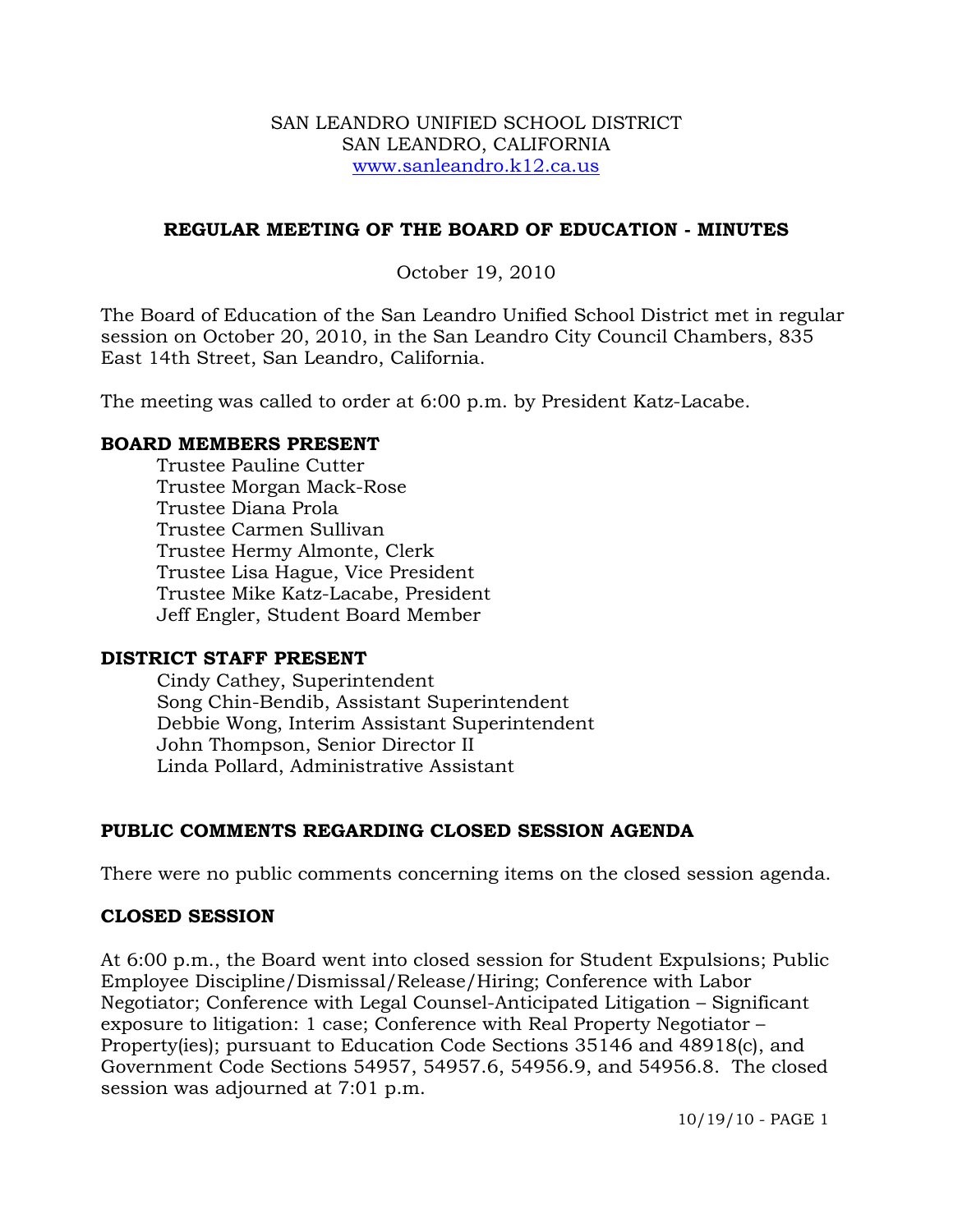The Board returned to open session at 7:08 p.m. with the Pledge of Allegiance to the Flag. President Katz-Lacabe said the Board had been in closed session where no reportable action was taken.

### **APPROVAL OF AGENDA**

On a motion made by Trustee Hague and seconded by Trustee Sullivan, the Board approved the agenda for the regular meeting of October 19, 2010, by a 7-0 vote.

### **PRESENTATIONS**

National Merit Scholarship Semi-Finalist

 The Board of Education and the Superintendent recognized San Leandro High School senior Shannon Lee for being named a 2011 National Merit Scholarship Semifinalist who has advanced to the Finalist level.

 The nationwide pool of Semifinalist, which represent less than one percent of U.S. high school seniors, include the highest-scoring entrants in each state. The number of Semifinalists in a state is proportional to the state's percentage of the national total of graduating seniors.

 To become a Finalist, a Semifinalist must have an outstanding academic record throughout high school, be endorsed and recommended by the high school principal, and earn SAT scores that confirm the student's earlier performance on the qualifying test. The Semifinalist and high school official must submit a detailed scholarship application, which included the student's essay and information about the Semifinalist's participation and leadership in school and community activities.

 National Merit Scholarship winners of 2011 will be announced in four nationwide news releases beginning in April and concluding in July. These scholarship recipients will join more than 275,000 other distinguished young people who have earned the Merit Scholar title.

### **ACTION ITEM**

General Services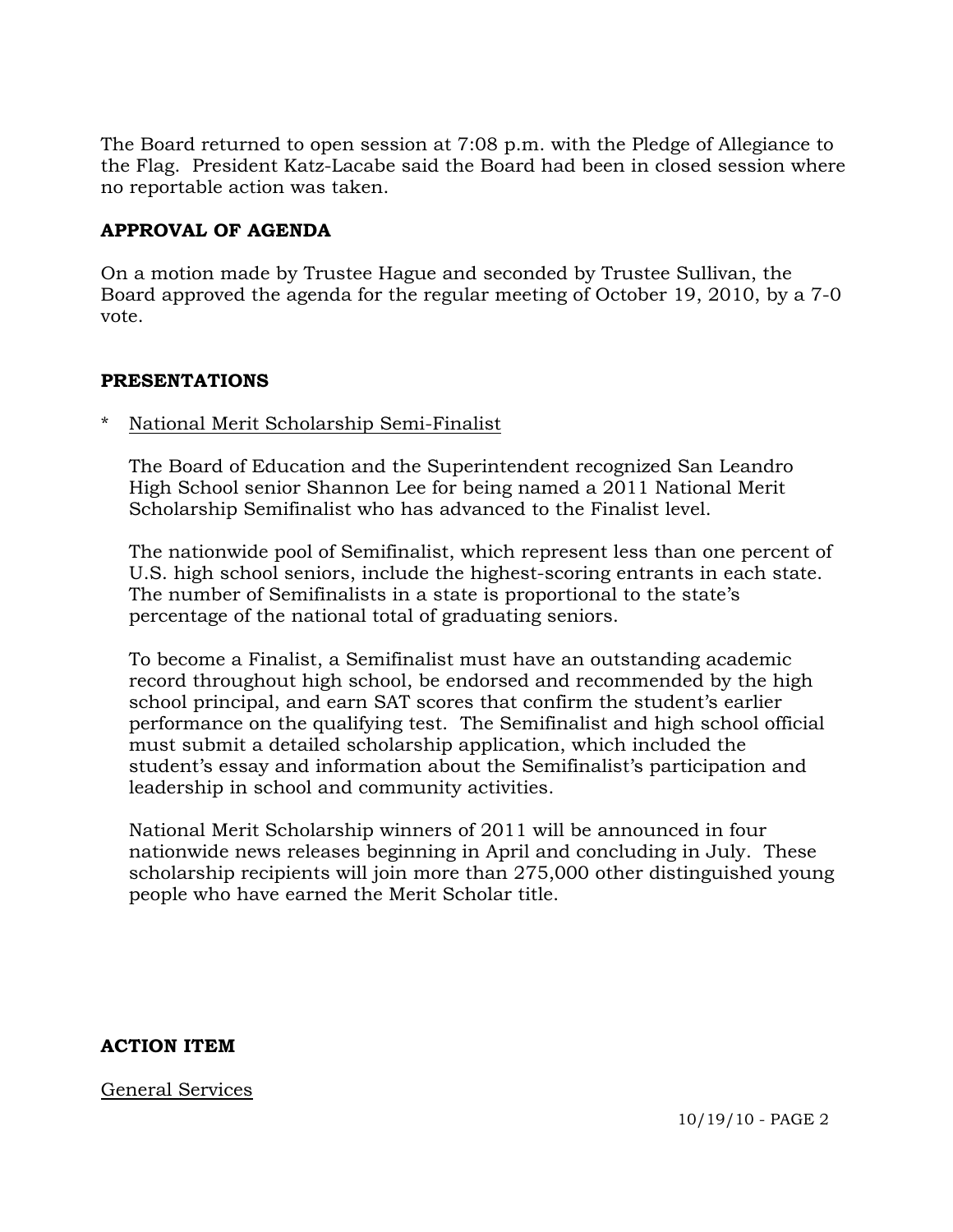### 1.1-A Interview Candidates and Appoint a Trustee for Area 6 Due to a "Failure to Elect"

President Katz-Lacabe explained that because no candidate had filed to run for the Trustee Area 6 vacancy, a "failure to elect," had been declared. As a result, Education Code 5328 and 2326 authorizes the Board to make an appointment in such circumstances. Trustee Katz-Lacabe briefly outlined the process the Board would follow this evening, noting that two applicants, Ron Carey and Gordon Emberton, met all the requirements:

- The Board will draw names to establish the interview order
- Each candidate will be allowed a total of 30 minutes to complete his or her interview - a 5-minute opening statement; interview questions from the Board members and a 3-minute closing statement
- Each candidate will be asked the same set of core questions with the possibility of a follow-up question related to a response and/or their applications
- Candidates will be sequestered until all interviews are complete
- Once the interviews are completed , the candidates will be invited back to the general meeting while the appointment process takes place
- The Board President will ask each Board member for their nominee, and then entertain a motion for the appointment. We will use this process until an appointment has been made
- The Board anticipates making the appointment tonight, however, should the Board not come to a decision, October 26, 7 p.m. has been reserved if additional time is needed

Each candidate introduced himself and answered twelve questions posed by the Trustees. The topics included the basic role of the public schools, and the role of the Board of Trustees; their primary purpose/role, what strengths they would bring as a member of the Board and how they would become more effective as a Board member. **PUBLIC COMMENT** 

 Paul Grazzini and Cindy Walters addressed the Board on behalf of candidate Ron Carey stating that as a life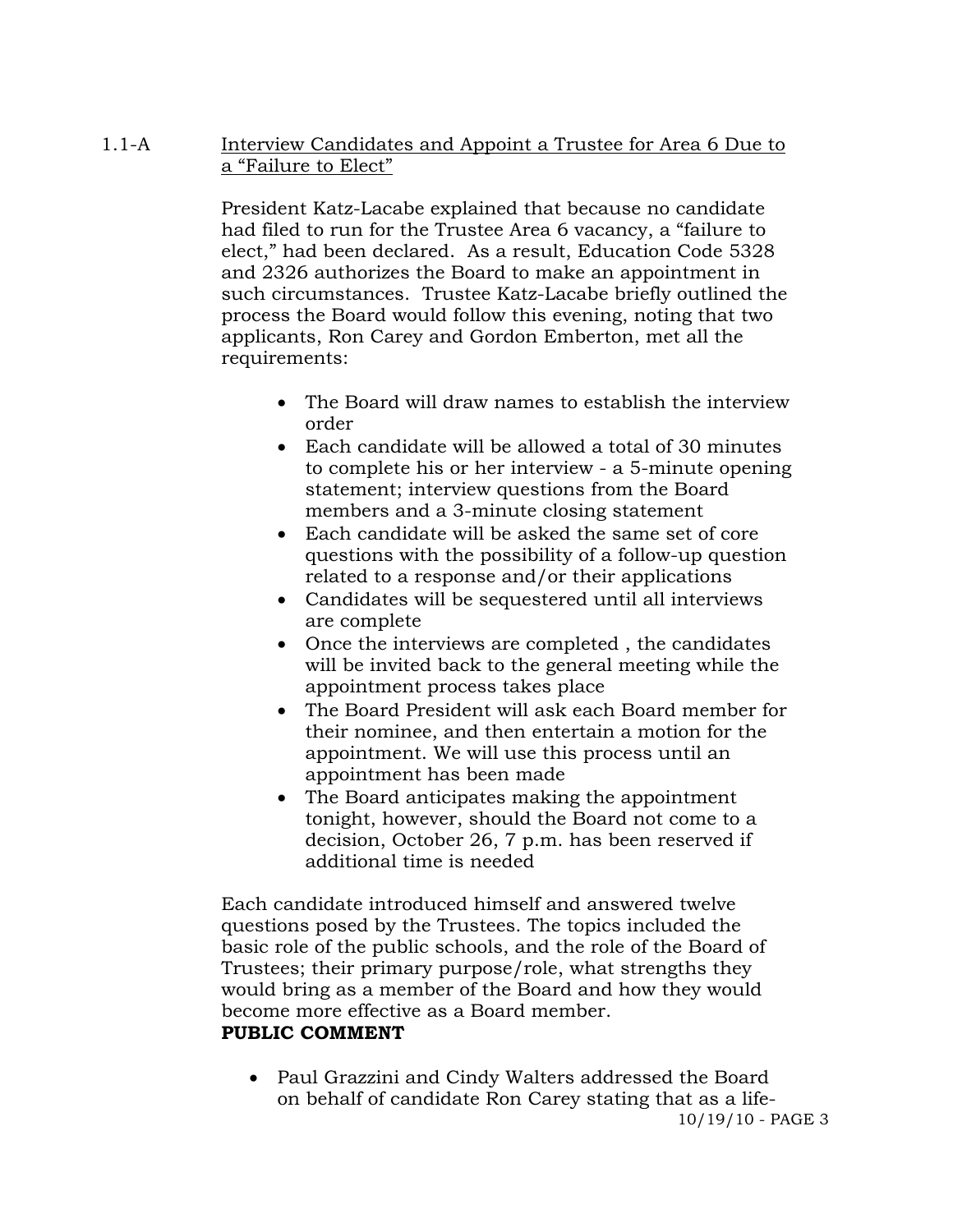long resident of San Leandro, his experience as a public employee, and his long involvement in San Leandro schools and commitment to the children of the District would bring knowledge, good ideas and be an asset to the Board.

After recognizing the qualities of both candidates, and thanking them for their willingness to serve the students of our community, the Board presented their nominations and made the following appointment:

• On a motion made by Trustee Hague and seconded by Trustee Prola, the Board appointed Ron Carey as the Trustee for Area 6, by a 7-0 vote.

President Katz-Lacabe asked for and received consensus to move Conference Item 4.1-CF, Resolution #10-62 Authorizing the Filing of the Application for Qualified School Construction Bond Allocation from the California Department of Education, before the budget presentation, as Ruth Alahydoian, KNN Public Finance, was available to answer any questions.

#### **CONFERENCE ITEM**

#### Business Operations

4.1-CF Resolution #10-62 Authorizing the Filing of the Application for Qualified School Construction Bond Allocation from the California Department of Education

> Assistant Song Chin-Bendib reminded the Board that the District received \$25M, part of the State of California's allocation in 2009, and issued Measure B, Series D bonds as QSCBs this past May.

The process for applying for a 2010 allocation has been signed into law and requires Board authorization. This resolution will give District staff authority to apply for a 2010 QSCB allocation for up to \$25 million from the State of California. For San Leandro USD to qualify, the QSCB allocation must be used to issue general obligation bonds or bond anticipation notes (BANs). San Leandro USD has \$11.67 million in bonds authorization remaining in Measure B, and if voters approve the new bond, Measure M, on November 2, 2010, the District will have \$50.1M. The QSCB allocation will allow the District to issue either Measure B or Measure M bonds at a significantly reduced interest cost, thereby, increasing the number of potential projects at no additional cost to the taxpayers.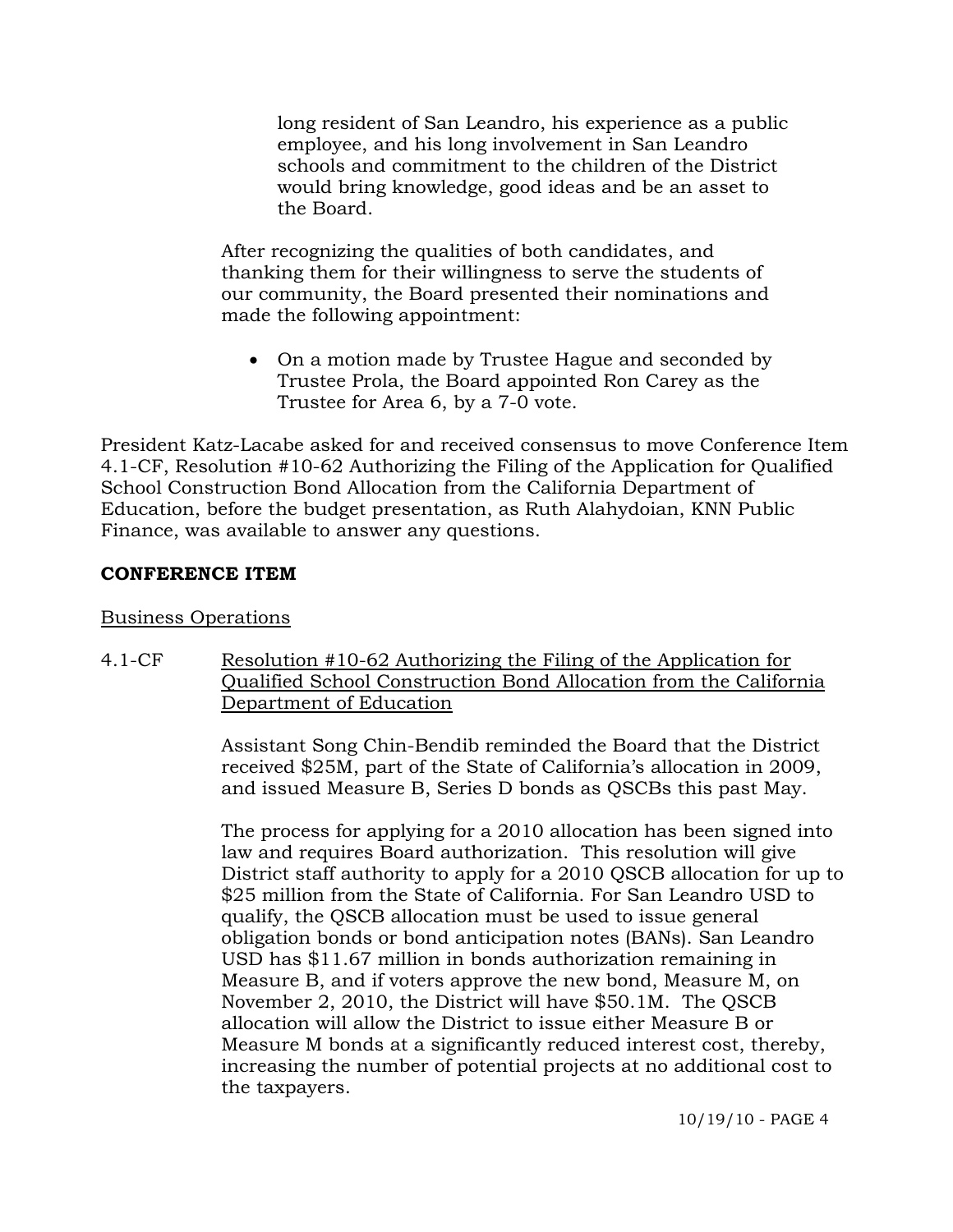Ruth Alahydoian provided further clarification and agreed with staff's recommendation to adopt this resolution, noting that applications must be postmarked no sooner (and no later, if the district wants to get an allocation ) than November 5, 2010, adding that by then the District will know whether the funds will be issued for Measure B and/or Measure M.

On a motion made by Trustee Mack-Rose and seconded by Trustee Hague, the Board adopted Resolution #10-62 Authorizing the Filing of the Application for Qualified School Construction Bond Allocation from the California Department of Education by a 7-0 vote.

## **PRESENTATIONS**

\* State Budget

 Assistant Superintendent Business Services, Song Chin-Bendib, provided a presentation on the State Budget that was approved by the Governor and Legislature on October 8, 2010, stating that "The good news is that it's a better budget," however, "all the experts question its sustainability," adding that the budget is believed to be built on political assumptions, not sound economic and expenditure projections.

 At the Board meeting on October 5, 2010, the Assistant Superintendent discussed budget items including the projected 0% Cost of Living Adjustment (COLA) for 2011-12, input from the Budget Advisory Committee, and a summary of the Board Finance Committee meeting. In this presentation, other relevant budget information was provided which included:

- Excerpts from School Services of California (SSC) workshop held on October 11, 2010
- State Budget for 2010-11 and 2011-12 and its impact on San Leandro Unified School District
- Updated Tier III charts
- Other budget related issues

Highlights included:

### Provisions of the new state budget:

2010—2011

• Reverses negative cost-of-living adjust (COLA  $(-.39\%)$ )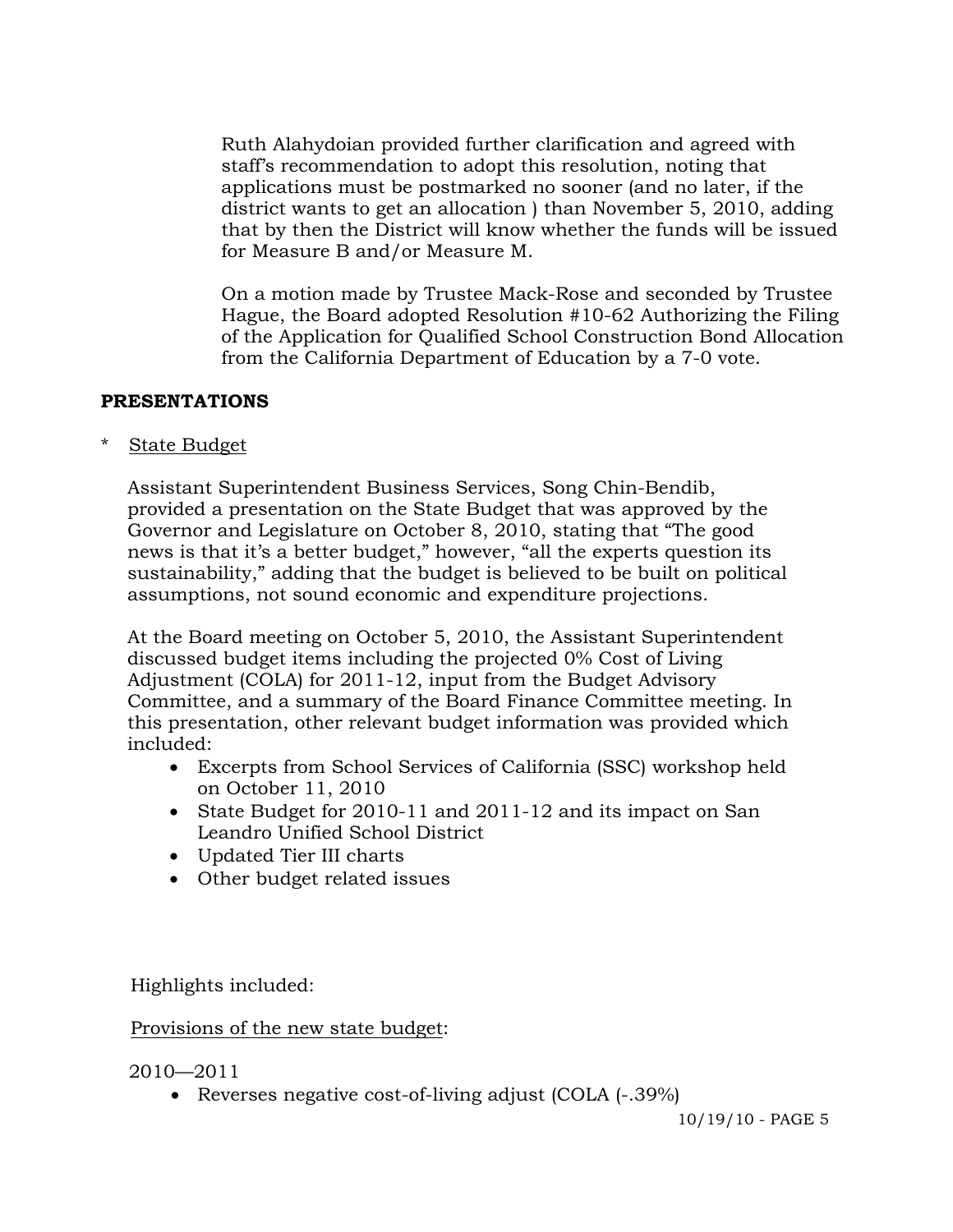- $\circ$  \$25/ADA
- Reverses 3.85% ongoing cut  $\circ$  \$246/ADA

No supplanting with Federal Jobs Bill funding

#### 2011-2012

- Reduces COLA from 2.1% to 1.7% (SSC projected 0% and ACOE will require school districts to apply 0% for 2011-12 First Interim report)
- Reverses 3.85% ongoing cuts

#### Risks of State Budget

- \$1.4 billion based on optimistic economic and revenue forecast
- \$5.0 billion from Federal funds
- The Legislative and the Governor can recapture "over appropriations"
- Minimum is the maximum. Minimum funding for Proposition 98 is \$49.7 billion with no guarantees that K-14 will receive anything more
- STRS and PERs rate increases

#### Next steps

- The Finance Committee will meet on Thursday, October 21, 2010, at 6 p.m. where the recommendation will be to apply "money on paper" to backfill 2012-2013 deficit for the 2010- 2011 First Interim Report, which much be approved by the Board on December 14, 2010. In order to be more timely and efficient, a special invitation went out to the Budget Advisory Committee (BAC)
- Recommendations will be presented to the full Board at a Special Board meeting on Tuesday, October 26, 2010

 Following the presentation Trustee Mack-Rose, Finance Committee Chair, felt that unless the Board needed further clarification related to the presentation, questions can be emailed to Assistant Superintendent Chin-Bendib, and the Finance committee will review and discuss the process.

 Additional suggestions included sending the expected rate increase projections in STRs and PERs to the Finance Committee prior to their meeting and sending a copy of this budget information to the newly appointed Board member, Ron Carey.

### **PUBLIC TESTIMONY ON NON-AGENDA ITEMS**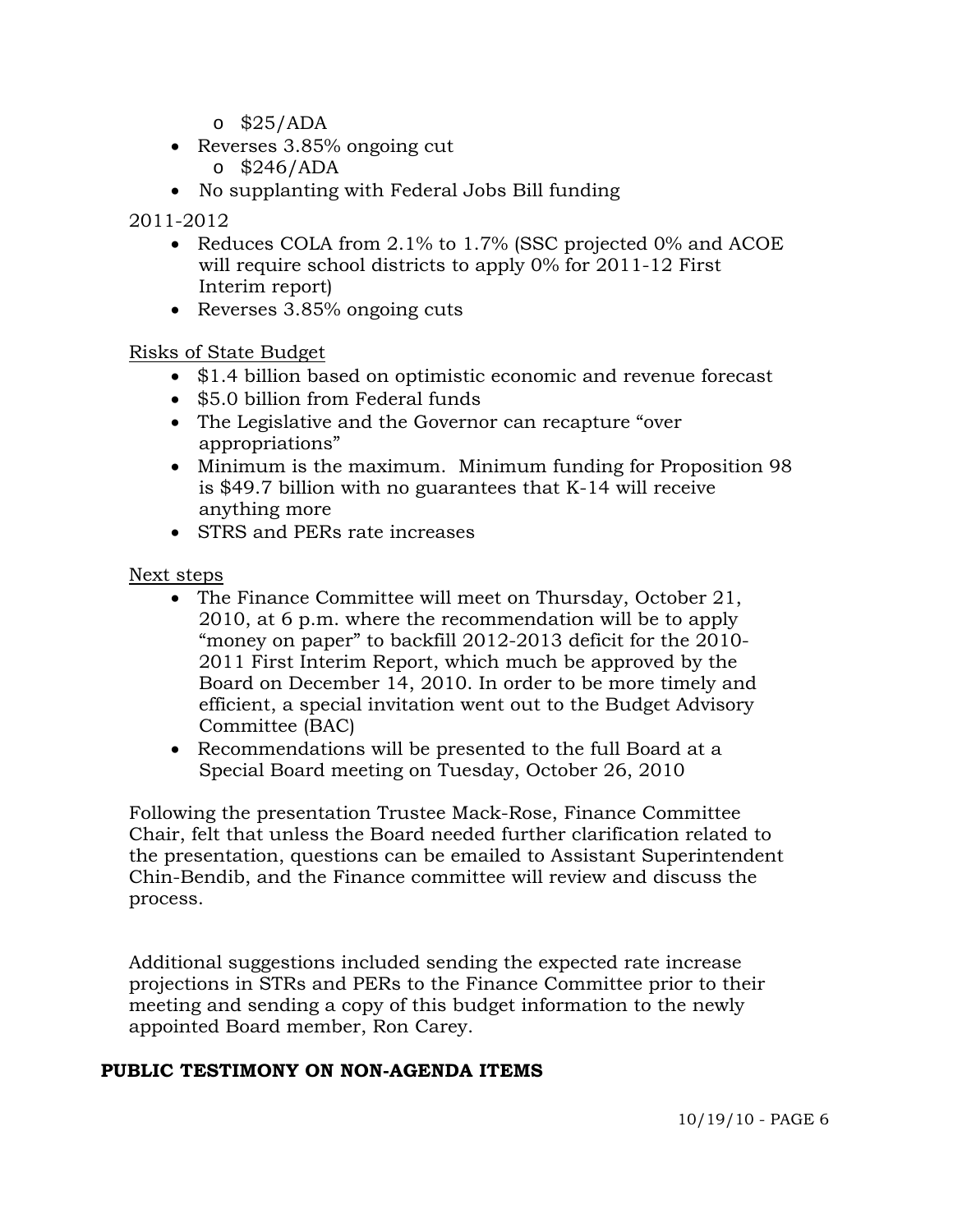- Carol Delton, San Leandro Teachers' Association representative to the Budget Advisory Committee (BAC), shared her concerns with regards to the evaluation of the furlough days, class-size reductions, and double budgeting issues.
- Latrina Dumas addressed the Board regarding the Roosevelt Elementary School Fall Festival fundraiser and allegations of inappropriate/illegal political activity taking place. She requested that a formal investigation be conducted. In addition, she raised concerns around Brown Act violations, and the lack of transparency and fairness, adding that she would be filing a formal complaint.

Following the comments, Trustee Mack-Rose asked that Ms. Dumas submit her concerns in writing to the Board, so that they could be addressed. Trustee Katz-Lacabe also noted that the event at Roosevelt Elementary was a PTA-sponsored event, not District-sponsored.

The Board took a break at 9:16 p.m. and reconvened at 9:20 p.m.

# **REPORTS**

- 1) Correspondence Clerk Almonte reported receipt of the following emails from October 5, 2010, - October 17, 2010: From Dan Martin regarding "Supreme Court Decline to Hear Appeal Against Ban on Religious Music"; from San Leandro Education Foundation regarding "Eat Out for Education"; from Janita Lopez regarding "Woodrow Wilson Newsletter"; from Myrna Hernandez regarding "Washington Elementary Newsletters"; from Jeni Engler regarding "Issues to be Addressed as a Result of the Friends of the Theatre Tour"; from Maria Carvalho regarding "Lincoln High School Newsletter; from Glenn Brodeur regarding Jefferson's Book and Blanket Night"; from Carol Delton regarding" Use Ending Balances to Support Keeping Teachers in the Classroom."
- 2) Student Board Member Report Student Board Member Jeff Engler updated the Board on activities at the San Leandro High School main campus and Fred T. Korematsu campus. Highlights included:
	- Students are focusing on Homecoming and classes are rehearsing their skits, planning the decorations, and building their floats.

The official dates are as follows:

- October 29 Homecoming Dance
- November 1-5 Homecoming Week
- November 5 Homecoming Game against Bishop O'Dowd
- Students are enthusiastically continuing with their campaign for Measure M, noting that over one hundred students participated in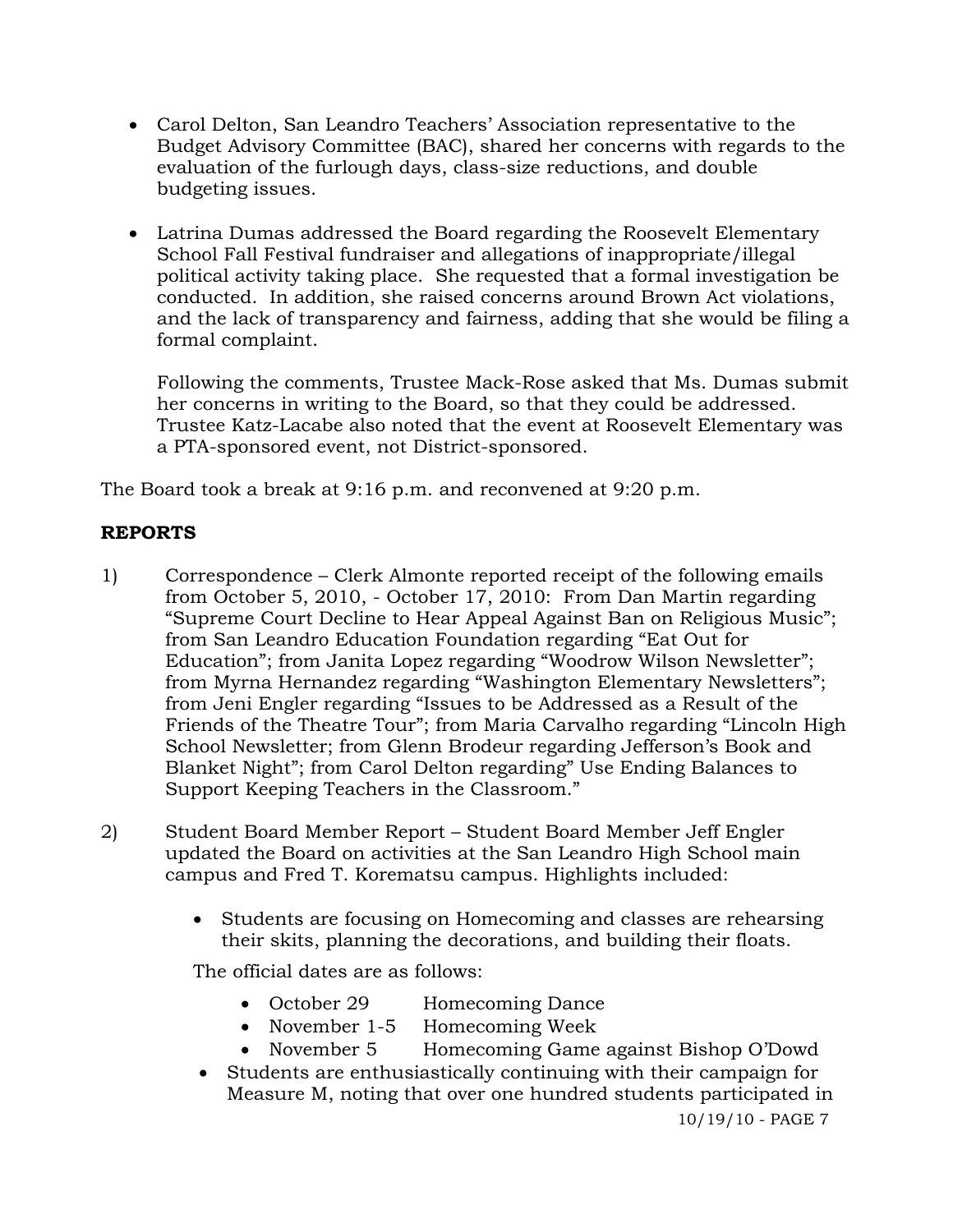two block walks, as well as volunteering at the phone banks.

- 3) Union Representative Reports
	- Mark Hamilton, on behalf of the San Leandro Teachers' Association, commented on returning to the bargaining table on November 3, partnering with the District on ways to keep our quality teachers in the classroom and District, furlough days, how teachers' salaries have faired, and receiving accurate enrollment numbers.
- 4) Superintendent Report Superintendent Cathey reported that:
	- All schools will be participating in the Great California Shakeout this Thursday, October 21 at 10:21 a.m. in preparation of earthquake safety
	- Last week the Superintendent took Alice Lia Bitker on a tour of the ASSETS program at San Leandro High School, reporting that students packed the library and computer lab, studying, receiving tutoring, working in partner groups. In addition, intramural sports and cultural dancing were going on and the Rainbow Club was preparing for Ally Week. The Superintendent encouraged those who have not had an opportunity to observe the program to do so
	- Friday, October 22, the Superintendent will be attending the San Leandro Chamber of Commerce retreat
	- Contra Costa Office of Education will be meeting with Educational Services, and providing an informal audit of our progress with regards to the implementation of the Title III Improvement Plan as it relates to the Program Improvement Plan
- 5) Board Committee Reports
	- Facilities/Technology Trustee Cutter reported that the committee met on October 8, 2010, and received a presentation on energy education; reviewed portable use and placement proposals; discussed and reviewed the marquee at the San Leandro High School campus; the priority project list at each school site; and the WLC donated plaque at the San Leandro High School Fred T. Korematus campus. The Board will consider the proposed "Project Team" plaque at tonight's meeting. The next meeting will be October 22.
- 5) Board Representatives' Reports
	- Eden Area Regional Occupational Program Trustee Almonte reported that the Council met on October 7, 2010, and approved the Quarterly Report on Williams Act Complaints and Resolutions, and Resolution #394: School Safety Month and Red Ribbon Week.

# **CONSENT ITEMS**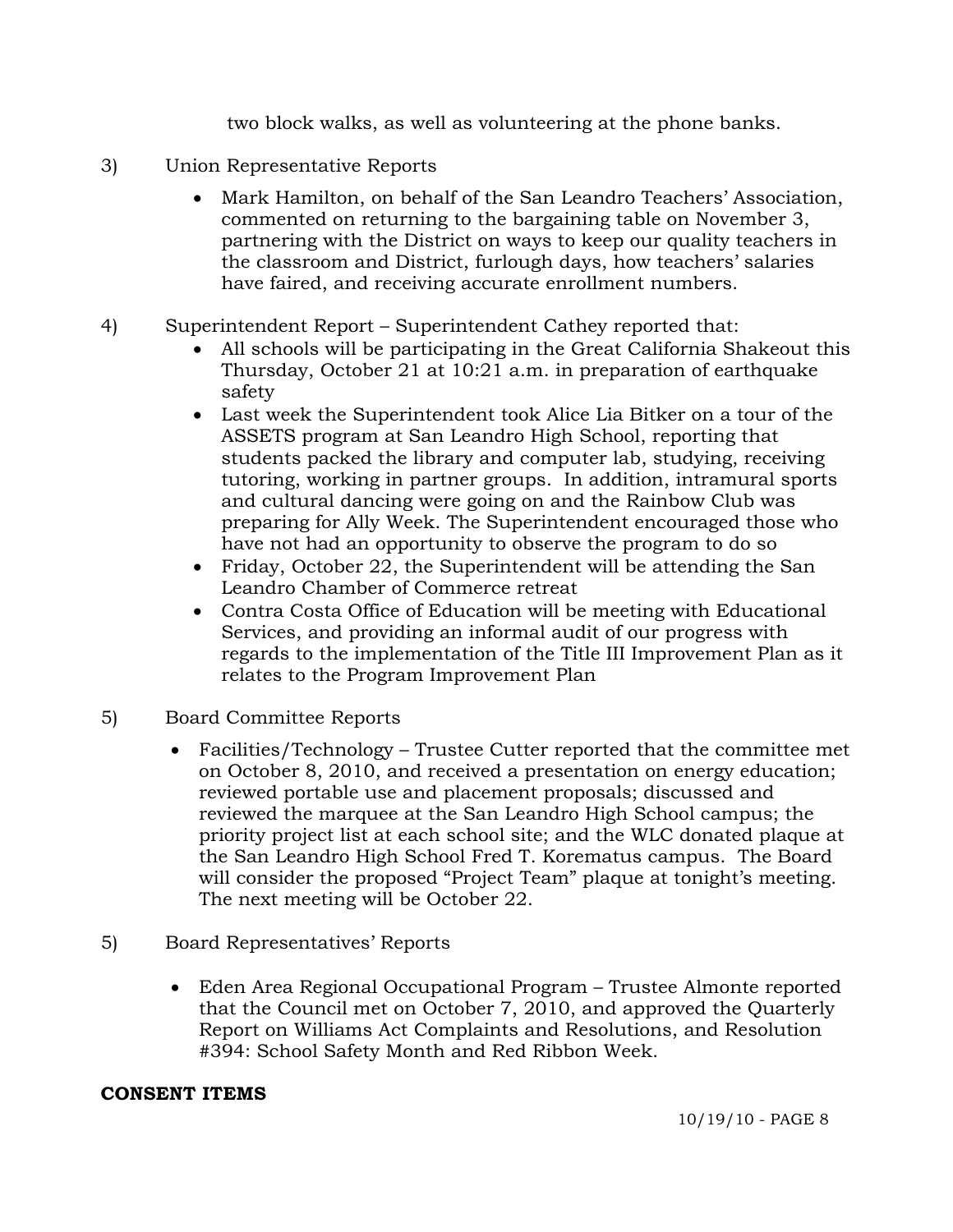The following items were pulled from the Consent Calendar:

- 3.4-C Memorandum of Understanding between the San Leandro Unified School District and Coro Center for Civic Leadership at San Leandro High School for the 2010-2011 School Year (Trustee Prola)
- 3.7-C Contract between Patricia K. Murphy, Seamstress, and the San Leandro High School Business Academy (Lisa Hague)

# General Services

| $1.1-C$ | Approval of Board Minutes – September 14, 2010 |  |
|---------|------------------------------------------------|--|
|         |                                                |  |

- 1.2-C Approval of Board Minutes September 21, 2010
- 1.3-C Approval of Board Minutes October 5, 2010

## Human Resources

2.1-C Acceptance of Personnel Report

## Educational Services

- 3.1-C Acceptance of Donations
- 3.2-C Non-Public School/Agency Contracts
- 3.3-C Proposed Stipulated Expulsion Orders for Students E03-01/11, E02-10/11; E01-10/11
- 3.5-C Contract Agreement between the San Leandro Unified School District and Johnna Brooks to Provide Program Assistance Support at Lincoln High School for the 2010-2011 School Year
- 3.6-C Memorandum of Understanding (MOU) between the San Leandro Unified School District and Alameda County Office of Education (ACOE) for Western Association of Schools and Colleges (WASC) Self Study Coordination at San Leandro High School for the 2010-2011 School Year

### Business Operations

- 4.1-C Ratification of the September 2010 Payroll
- 4.2-C Approval of Bill Warrants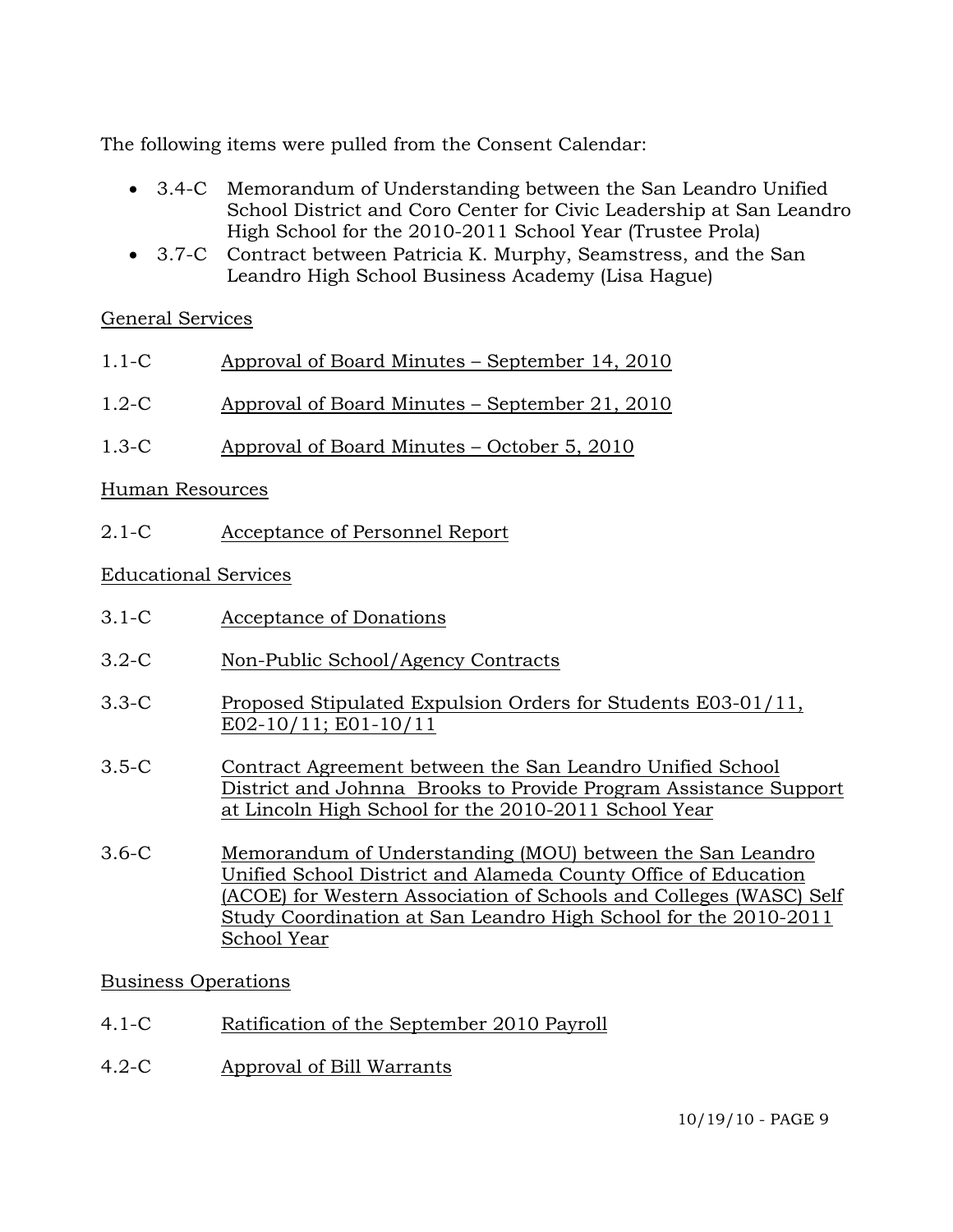- 4.3-C Approval of Intra Budget Transfers and Budget Revision for Final June 2010 and September 2010
- 4.4-C Resolution #10-61 to Declare Certain Equipment Surplus and/or Obsolete

On a motion made by Trustee Hague and seconded by Trustee Almonte, the Board approved the remaining consent items by a 7-0 vote.

### Educational Services

3.4-C Memorandum of Understanding between the San Leandro Unified School District and Coro Center for Civic Leadership at San Leandro High School for the 201-2011 School Year

> Trustee Prola acknowledged Interim Assistant Superintendent Debbie Wong for responding to her questions that she sent; however, she had concerns with regards to the cost of the program in relation to the small number of students it would serve. While she understood that the general fund would not be impacted by this expense, she would like to see staff use more diligence with regards to the use of grant monies.

# **PUBLIC COMMENT**

 Carol Delton commented on the use of general funds and carry over funds related to the ASSETS program. Ms. Delton noted that in 2009 CORO was able to offer an intensive pilot leadership program to SLHS students as an in-kind donation, and encouraged the Board to look at the District's vendors who may have the ability to offer in-kind services for our students as part of our consumer relationship.

Trustee Mack-Rose said she had an opportunity to see the recent CORO presentation and found it to be the most impressive program given by high school students. At the same time she understood Trustee Prola's concern about serving as many students as possible with the limited resources available; however, noted that there is a danger that serving more students may equate to a less effective program.

Superintendent Cathey shared Trustee Almonte's suggestion that putting students on a "wait list" might be considered so that if students drop out, spaces will be filled.

On a motion made by Trustee Mack-Rose and seconded by Trustee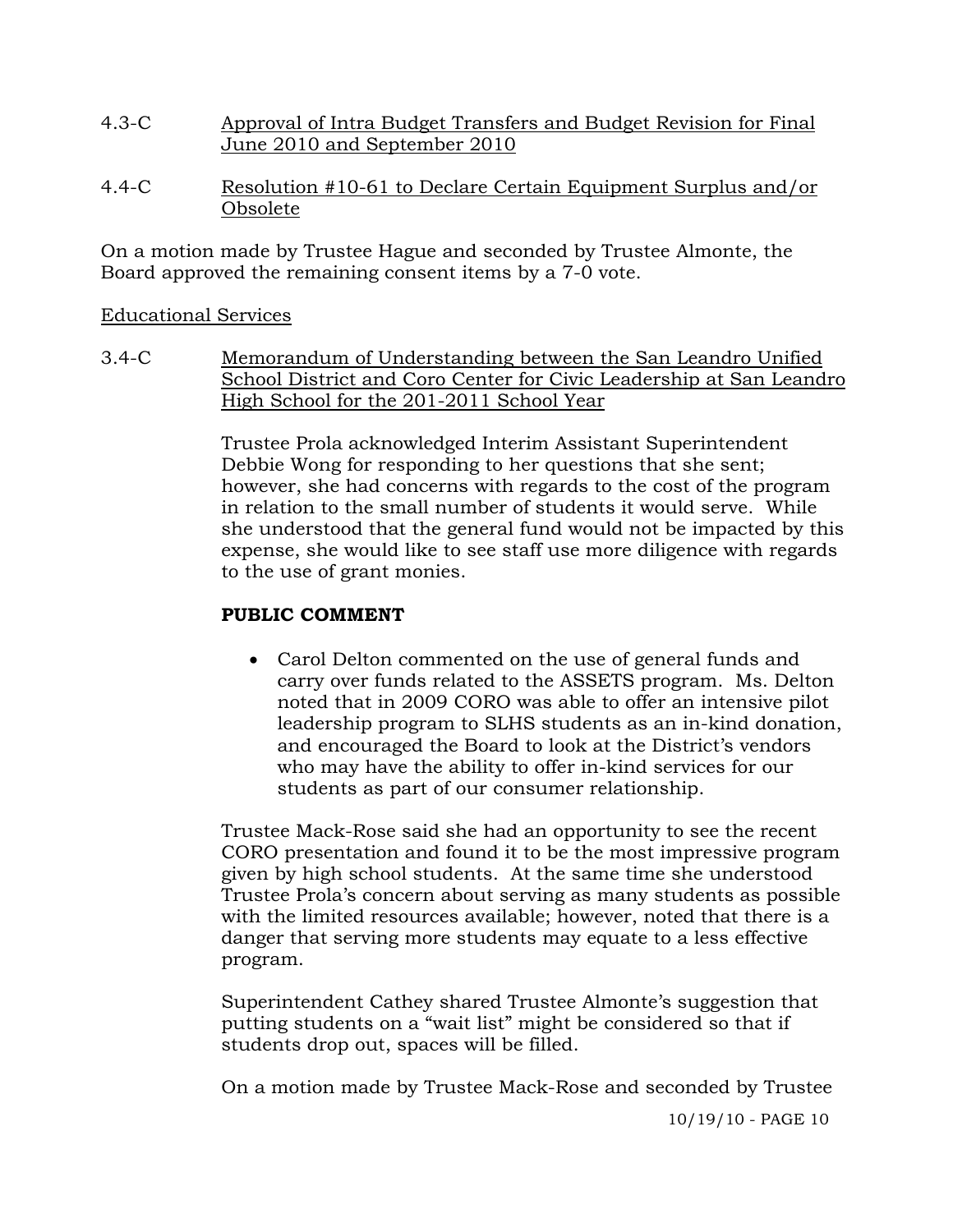Cutter, the Board approved the memorandum of understanding between the San Leandro Unified School District and Coro Center for Civic Leadership at San Leandro High School for the 2010-2011 school year by a 6-1 vote. Trustee Prola voting no.

3.7-C Contract between Patricia K. Murphy, Seamstress, and the San Leandro High School Business Academy

> Trustee Hague commented that she didn't remember school groups entering into contracts with outside vendors to sew and embroider graduation stoles, stating that the stoles had always been a studentcollaborative effort, where students might make a small monetary donation to cover the materials and fabric, and parents would volunteer to assist.

> Interim Superintendent Wong explained that she learned recently that this seamstress has been providing this service for approximately five years to the Business Academy; however this was the first time the contract was being brought forward to the Board for consideration. She also noted that while the basic stole would be sewn by the seamstress, students would be encouraged to add their personal touch.

A concern was raised regarding the District's contract-approval process, and concern about the lack of consistency and equity between the groups who choose to honor their graduates with specialized stoles.

Assistant Superintendent Song Chin-Bendib said that she learned from legal counsel that all contracts for professional services must come before the Board regardless of the dollar amount to be considered valid, and that staff was trying to rectify this.

The Board felt that staff needed to delve further into the process, and because it was not time-sensitive, on a motion made by Trustee Mack-Rose and seconded by Trustee Hague, the Board tabled the contract between Patricia K. Murphy, seamstress, and the San Leandro High School Business Academy for further clarification by a 6-1 vote. Trustee Cutter voting no.

### **ACTION ITEM**

Facilities and Construction

5.1-A Proposed "Project Team" Plaque Donated by WLC Architects for the Fred T. Korematsu Campus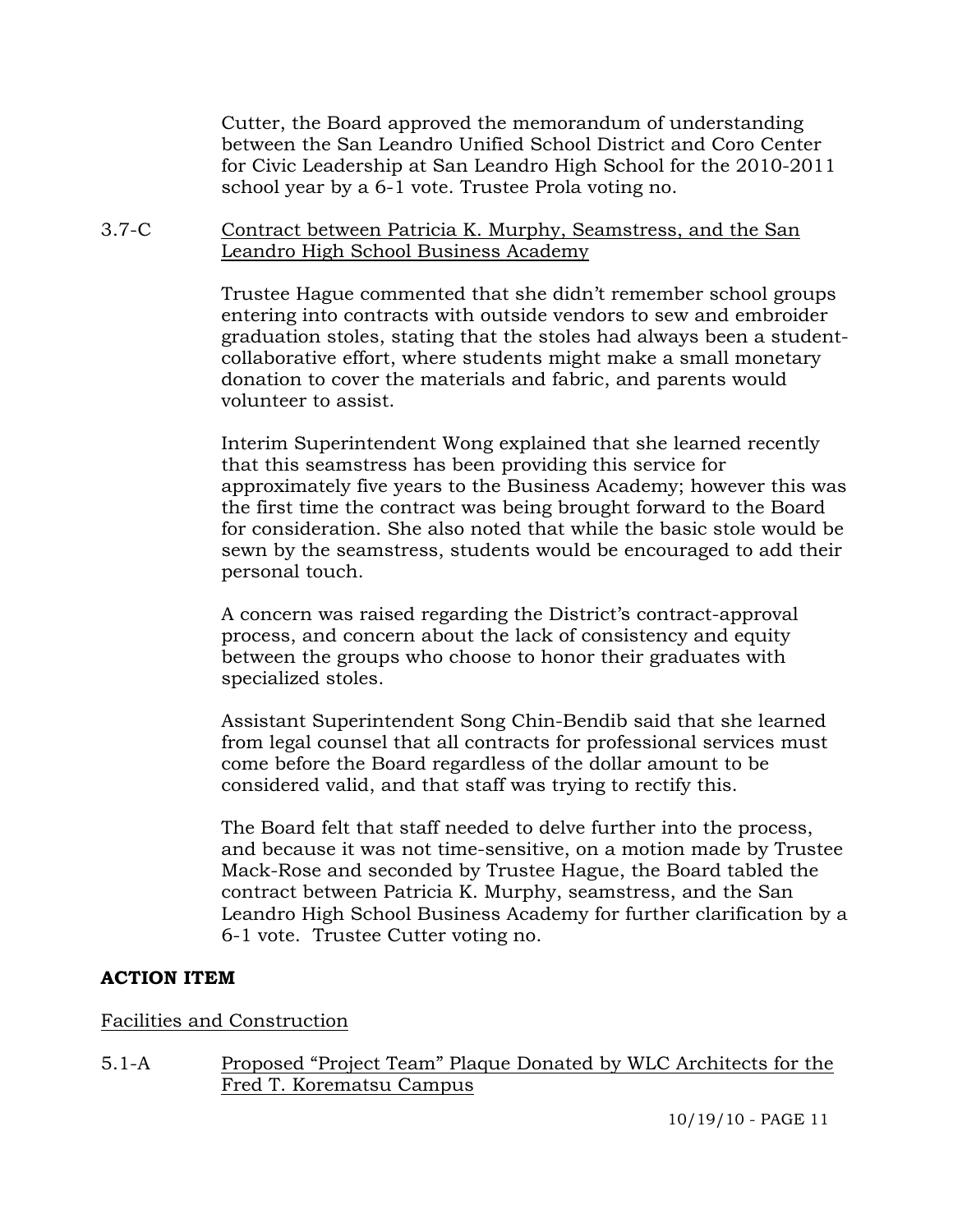Trustee Cutter commented that during the discussion, a concern surfaced regarding whose names should appear on the plaque, noting that there were many people who played a key role in the success of Measure B. She felt it would be fitting to recognize "the planners and the dreamers" and incorporate their names on a Donor Wall to be placed at the Arts Education Center when it's completed.

On a motion made by Trustee Mack-Rose and seconded by Trustee Prola, the Board approved the proposed "Project Team" plaque donated by WLC Architects for the Fred T. Korematsu Campus by a 7-0 vote.

#### **INFORMATION ITEMS**

4.1-I Miscellaneous Receipts

Miscellaneous receipts in the amount of \$14,048,149.07 have been deposited in the Treasury of Alameda County

### **ADDITIONAL SUGGESTIONS AND COMMENTS FROM BOARD MEMBERS**

The Board congratulated and welcomed the newly appointed Board member Ron Carey and thanked both candidates for their willingness to serve the students of our community.

- Trustee Hague commented on how difficult it will be for her to step away from this position; however, she was glad to have had the opportunity to be part of it.
- Trustee Almonte shared an invitation to the Gates Millenium Scholars Bridge Builders Forum from California State East Bay, and an announcement from East Bay Municipal Utility District regarding a contest with Curriculum Connections.
- Trustee Mack-Rose commented on the kindergarten class size, the extended day concept for next year, and the impact of a state pre-K program. She would like an update in the *Confidentially Speaking.*

Trustee Mack-Rose reminded the Board that registration for the upcoming CSBA conference in San Francisco would soon be due, bringing to mind a concern on funding for Board training. There was a brief discussion regarding past practices, Board policy and training alternatives such as working with the County, CSBA, or partnering with other Boards. The Board agreed to have the Policy Committee take this under consideration;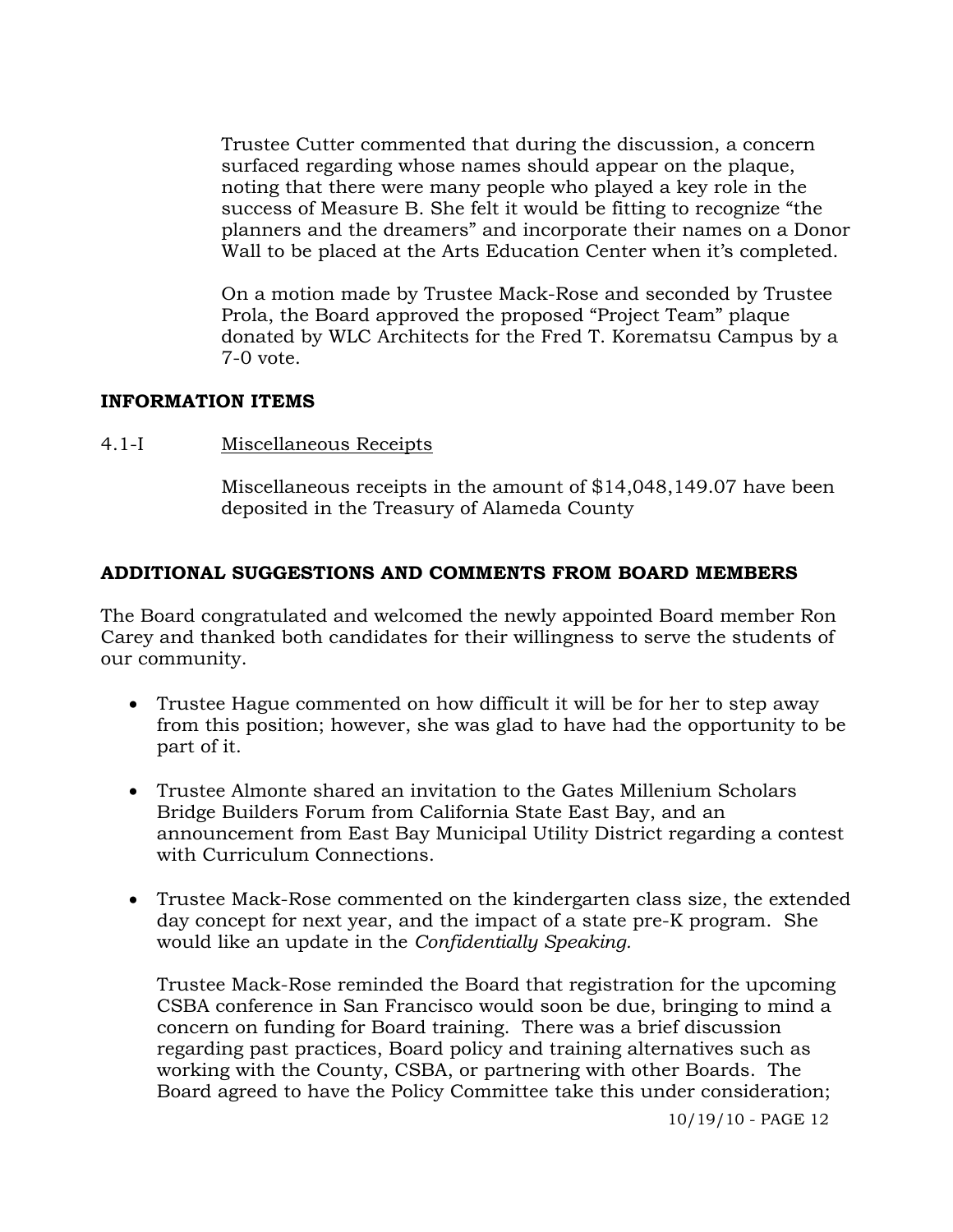however, the Superintendent said that she would research what is already in place, cost-effective training, and share her plan for the Board's immediate CSBA training needs in the *Confidentially Speaking*, adding that she will be developing a long-term plan and costs for future training.

 Trustee Cutter commented that TB is on the rise and is especially high in Alameda County, suggesting that the District revisit the policy regarding immunizations.

She attended the Trivia Bee on Friday, October 15, and had a wonderful time, adding that she soon discovered "how much you can learn from television."

 Trustee Prola commented on the District phone system and the frustration on getting through to a "live" person.

She reported that CSBA sent out a survey to the state delegates regarding how District's approach sex education. Director of Curriculum and Instruction Mike Walbridge will send her some District materials and she will summarize the information and pass it on to CSBA.

She commended Student Board member Engler for his enthusiasm and leadership with regards to energizing student support at the high school around Measure M.

As a member of the Board of the California Conservatory Theatre of San Leandro, Trustee Prola commented that she recently attended a theatre production of "The 25th Annual Putnam County Spelling Bee", adding that there were a few tickets still available if anyone was interested in attending a performance.

 Trustee Katz-Lacabe thanked Vice President Hague for chairing the last Board meeting in his absence, adding that because of a work-related commitment, he would be participating via teleconference at the upcoming Special Board meeting.

### **ANNOUNCEMENT**

#### **Future Board of Education Meetings**

10/19/10 - PAGE 13 **Tentative Special Meeting – October 26, 2010**  Regular Meeting – November 2, 2010  **Tentative Work Session – November 9, 2010**  Regular Meeting – November 16, 2010 Regular Meeting – December 7, 2010 Special Meeting – December 14, 2010 - 1st Interim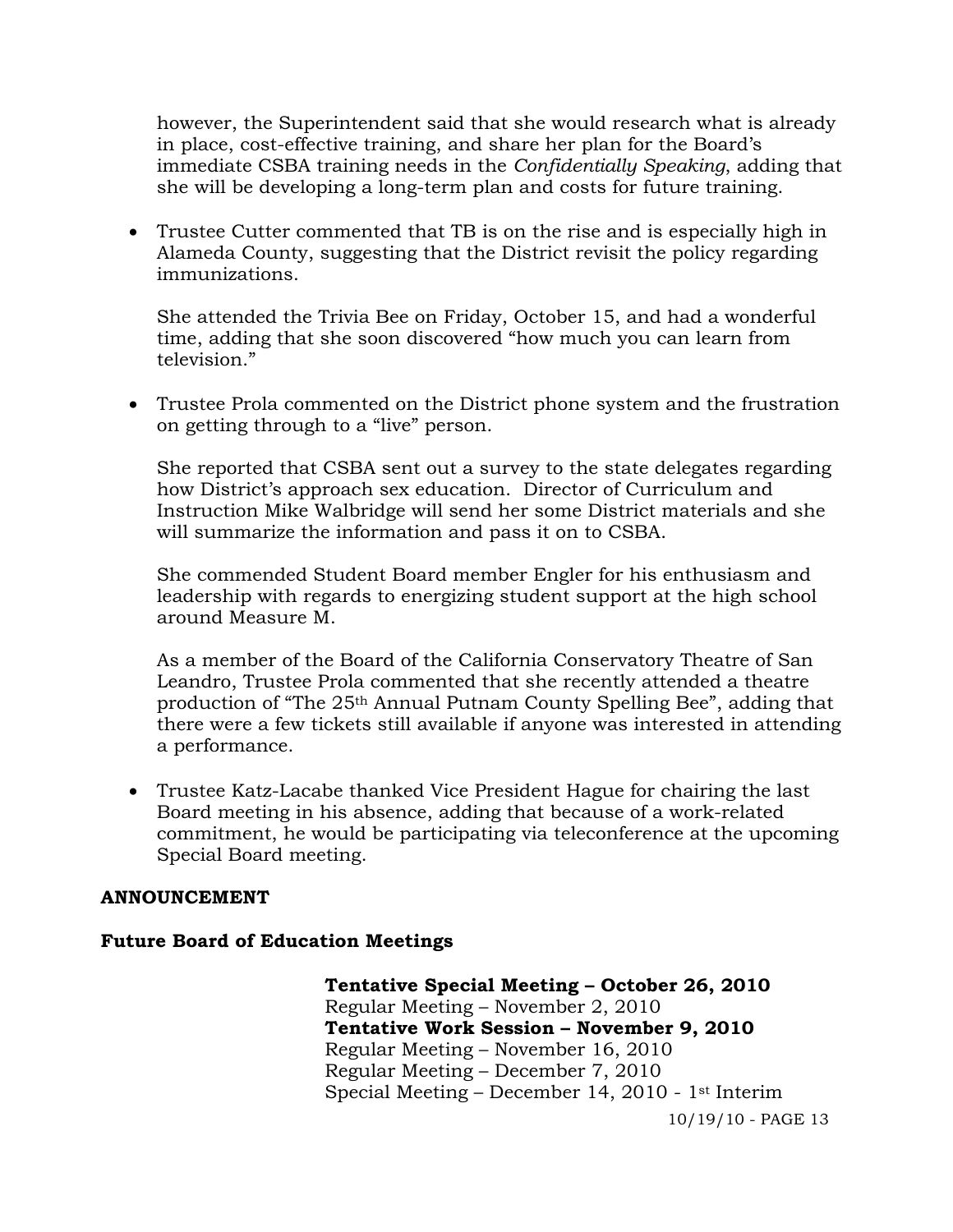Regular Meeting – January 11, 2011  **Tentative Work Session – January 18, 2011**  Regular Meeting – January 25, 2011 Regular Meeting – February 8, 2011  **Tentative Work Session – February 15, 2011**  Regular Meeting – March 1, 2011  **Tentative Work Session – March 8, 2011**  Regular Meeting – March 15, 2011 Regular Meeting – April 5, 2011 Regular Meeting – April 19, 2011 Regular Meeting – May 3, 2011  **Tentative Work Session – May 10, 2011**  Regular Meeting – May 17, 2011 Regular Meeting – June 7, 2011 Regular Meeting – June 21, 2011 Special Meeting – June 28, 2011 – Adoption Budget